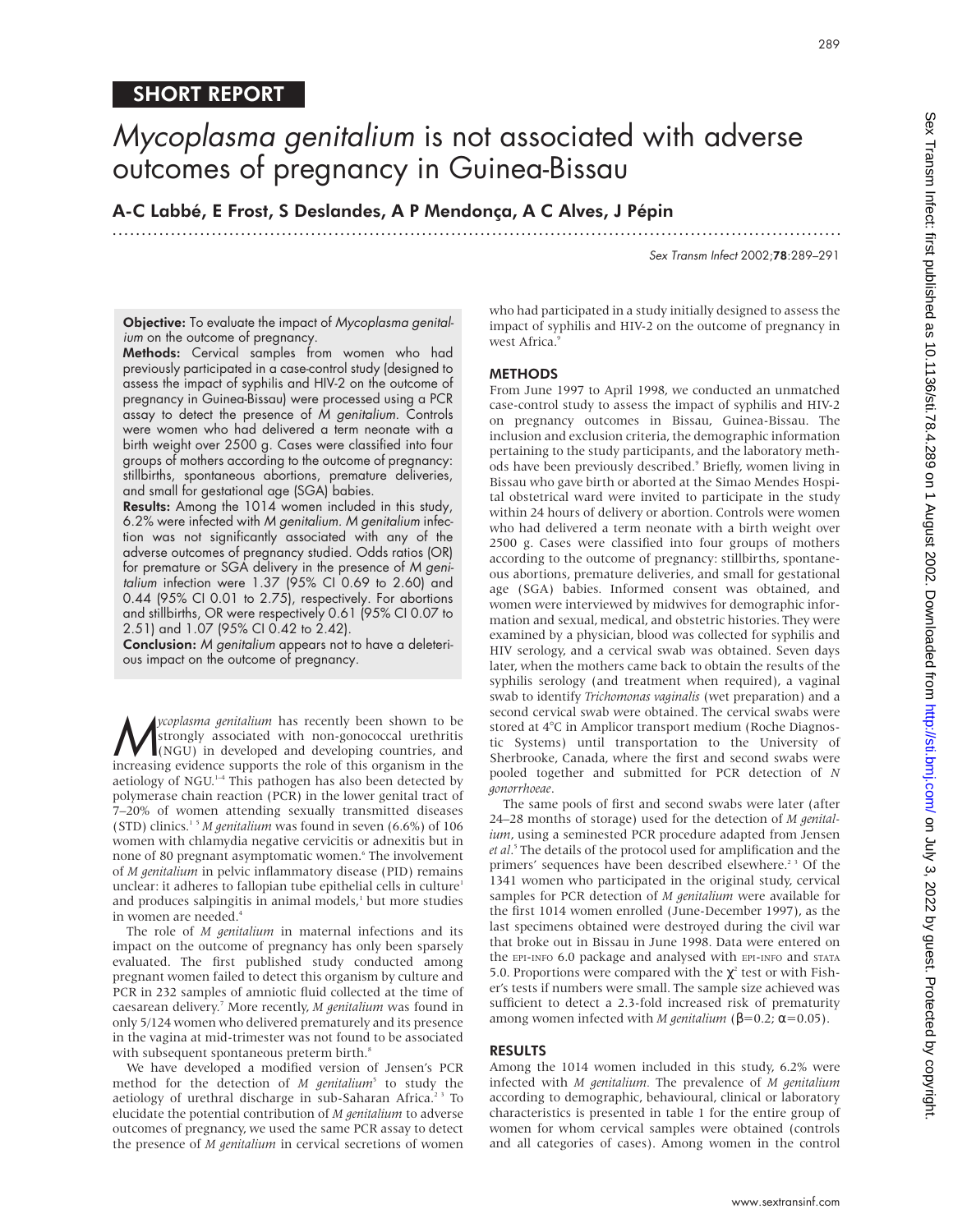Table 1 Prevalence of M genitalium according to demographic, behavioural, clinical, or laboratory characteristics

|                                            | M genitalium<br>present |
|--------------------------------------------|-------------------------|
| Age (years)                                |                         |
| $14-19$ (n=322)                            | 6.5%                    |
| $20 - 24$ (n=334)                          | 7.8%                    |
| $\geq 25$ (n=320)                          | 4.1%                    |
| Age of sexual debut (years)                |                         |
| $10-15$ (n=312)                            | 8.0%                    |
| $16 - 18$ (n=399)                          | 5.5%                    |
| $\geq 19$ (n=130)                          | 6.2%                    |
| Number of sexual partners (last 12 months) |                         |
| One (n=948)                                | 6.5%                    |
| More than $1$ (n=63)                       | 3.4%                    |
| Previous pregnancies                       |                         |
| None (n=363)                               | 5.8%                    |
| $1 - 2$ (n=355)                            | 8.7%                    |
| 3 or more (n=296)                          | 3.7%                    |
| Syphilis serology                          |                         |
| RPR- and/or TPHA- (n=965)                  | 6.0%                    |
| $RPR+ / TPHA+ (n=49)$                      | 7.9%                    |
| HIV serology                               |                         |
| Negative (n=916)                           | 6.2%                    |
| $HIV-1$ positive (n=33)                    | 12.1%                   |
| HIV-2 positive (n=56)                      | 1.8%                    |
| $HIV-1$ and $HIV-2$ positive (n=6)         | 16.7%                   |
| N gonorrhoeae                              |                         |
| Negative (n=908)                           | 6.2%                    |
| Positive (n=78)                            | 7.7%                    |
| T vaginalis                                |                         |
| Negative (n=690)                           | 7.0%                    |
| Positive (n=194)                           | 3.6%                    |

group (n=600), 6.0% were infected with *M genitalium, and M genitalium* infection tended to be more common in the presence of maternal HIV-1 infection (either single or dual): 20.0% (3/15) of HIV-1 infected women were infected with *M genitalium* as opposed to 5.9% (33/555) of HIV negative women (odds ratio 3.95; 95% confidence interval 0.68–15.61; p=0.06). The prevalence of *M genitalium* infection among controls and each category of cases is shown in table 2. *M genitalium* infection was not significantly associated with any of the adverse outcomes of pregnancy studied.

# **DISCUSSION**

We identified *M genitalium* infection in 6.2% of women who had delivered or aborted at the national reference hospital of Guinea-Bissau. To our knowledge, this study is the first to report on the prevalence of *M genitalium* among pregnant women, using cervical samples. Through our case-control design, we were able to assess the impact of such infections on various outcomes of pregnancy. We did not find a statistically significant association between *M genitalium* infection and stillbirth, abortion, prematurity, and delivery of a SGA baby. Our findings extend on those of Lu *et al* who did not find an

increased risk of preterm delivery in women with vaginal *M genitalium* infection at mid-trimester.8 Given our sample size, we can not rule out *M genitalium* having a weak effect on the outcome of pregnancy, as the upper limits of the confidence intervals for the odds ratios that we measured were between 2.5 and 3.0, but this would have little public health importance since this pathogen is found in only 6.2% of pregnant women in Bissau.

The role of other mycoplasmas (*M hominis* and *Ureaplasma urealyticum*) on the outcome of pregnancy has been studied by others,10 with inconsistent results owing to differences in study design and failure to identify and adjust for potential confounding factors. Furthermore, the ubiquity of these organisms (*M hominis* and *U urealyticum* colonisation is found in 5–49% and 43–81% of pregnant women, respectively)<sup>11</sup> and the high frequency of coinfection with other STD agents make it challenging to assess their own contribution to such disorders. Overall, there is little evidence implicating *M hominis* as a cause of adverse outcomes of pregnancy<sup>1</sup> but the potential role of *U urealyticum* in adverse pregnancy outcomes continues to be debated.<sup>1 10 12</sup> As expected for most genital pathogens, an animal model of *U urealyticum* infection suggested that if this organism was involved in adverse outcomes of pregnancy, it would probably do so by invasion of the upper reproductive tract of only a subpopulation of those colonised in the lower tract.10 This phenomenon might occur with *M genitalium* as well and could explain the absence of correlation with adverse outcomes of pregnancy in our study population since chorioamnion infection was not assessed.

We observed a trend for *M genitalium* being more frequent in HIV-1 infected mothers than among their seronegative counterparts in the control group. This association has also been observed in a smaller case-control study using PCR detection of *M genitalium* in urethral specimens of asymptomatic male patients.13 It deserves additional studies especially since *M genitalium* has been identified recently as a potential cofactor of transmission of HIV among American discordant couples.4 14

In conclusion, although *M genitalium* is now considered an aetiological agent of male urethritis rather than an innocent bystander co-transmitted with a true pathogen,<sup>124</sup> *M* genital*ium* appears not to have a deleterious impact on the outcome of pregnancy. However, its role in cervicitis and PID, as well as its association with HIV, need further investigations.

# ACKNOWLEDGEMENTS

This study received the financial support of the Canadian International Development Agency through its scholarship programme administered by the Canadian Bureau for International Education.

# **CONTRIBUTORS**

ACL, JP, EF, and ACA conceived the study; ACL and APM carried out the field work while ACA was the field supervisor; SD and EF carried out laboratory analyses; ACL and JP performed the statistical analyses; ACL wrote the first draft of the manuscript, and all authors were involved in discussion of the results and assistance in writing the paper; JP supervised all steps of the project.

| <b>Table 2</b> Prevalence of M genitalium by PCR according to the outcome of pregnancy |            |          |                       |
|----------------------------------------------------------------------------------------|------------|----------|-----------------------|
|                                                                                        | Positive   | Negative | Odds ratio (95% CI)   |
| Controls (n=600)                                                                       | 36 (6.0%)  | 564      | 1.00                  |
| Premature delivery (n=199)                                                             | 16 (8.0%)  | 183      | 1.37 (0.69 to 2.60)   |
| Stillbirths $(n=125)$                                                                  | 8(6.4%)    | 117      | 1.07 (0.42 to 2.42)   |
| Abortions* (n=53)                                                                      | $2(3.8\%)$ | 51       | $0.61$ (0.07 to 2.51) |
| $SGA$ (n=37)                                                                           | 1(2.7%)    | 36       | $0.44$ (0.01 to 2.75) |

SGA = small for gestational age; CI = confidence interval. \*Median gestational age at abortion was 2.5 months.